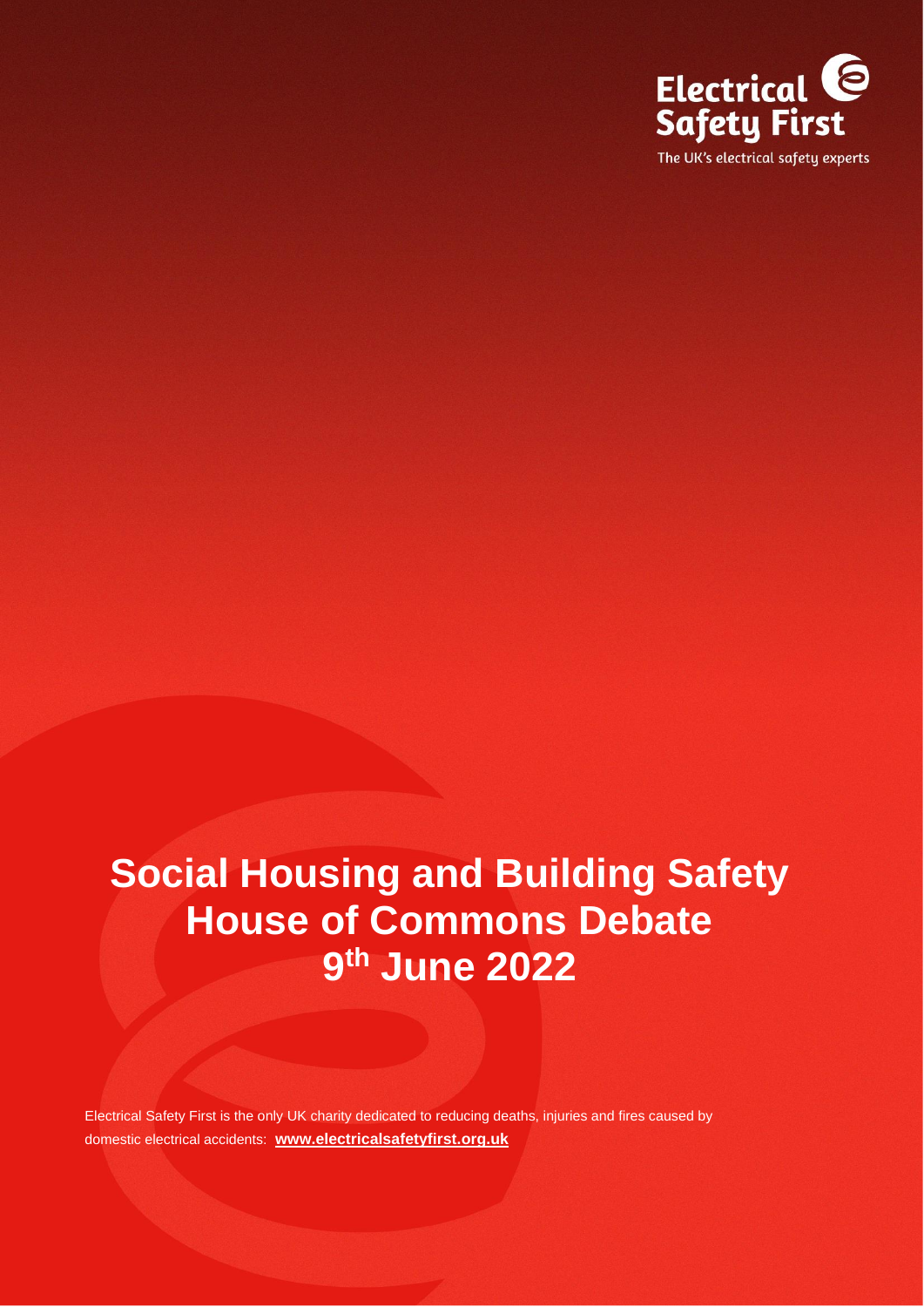



# **Social Housing and Building Safety House of Commons Debate – 9 th June 2022**

## **Electrical Safety First**

Electrical Safety First is the UK charity committed to reducing deaths, injuries, and fires caused by electricity in the home. For more information about our work, visit: [www.electricalsafetyfirst.org.uk/westminster.](http://www.electricalsafetyfirst.org.uk/westminster)

#### **Overview**

Electricity causes the majority of house fires. However, there are several disparities that mean social tenants in England do not enjoy adequate protections provided through regular electrical safety checks:

- 1. Social tenants in England do not have the same protections as their counterparts in Scotland and Wales.
- 2. Social tenants in England do not have the same protections as their counterparts in the Private Rented Sector (PRS).
- 3. Social tenants do have the same protections in relation to electrical safety as they do with gas safety.

As such, five-yearly electrical safety checks should be introduced in the Social Rented Sector (SRS). This has wide-spread support from social housing landlords and could also assist with wider access issues which these landlords currently experience.

It is, therefore, crucial that the draft Social Housing Regulations<sup>i</sup> announced by the Department for Levelling Up, Housing and Communities and included as the Social Housing Regulation Bill in the Queen's Speech are introduced without delay. Without these protections, tenants in the SRS continue to be unprotected from the risks posed by electricity.

#### **Number of fires**

- Electricity is the primary cause of house fires in England accounting for 53% of all accidental dwelling firesii .
- Looking at London alone, there are significantly more fires in the SRS caused by electricity than by gas<sup>iii</sup>.
- Indeed, electricity caused over 5 times as many fires than gas causing 1055 fires compared to 181 fires caused by gas<sup>iv</sup>.
- Across England, there is a similar trend, with six times as many residential fires caused by electricity than by gas between 2010 and 2019<sup>v</sup>.
- It is, therefore, essential that the cause of electrical fires is addressed requiring regular electrical safety checks will be crucial in helping to achieve this.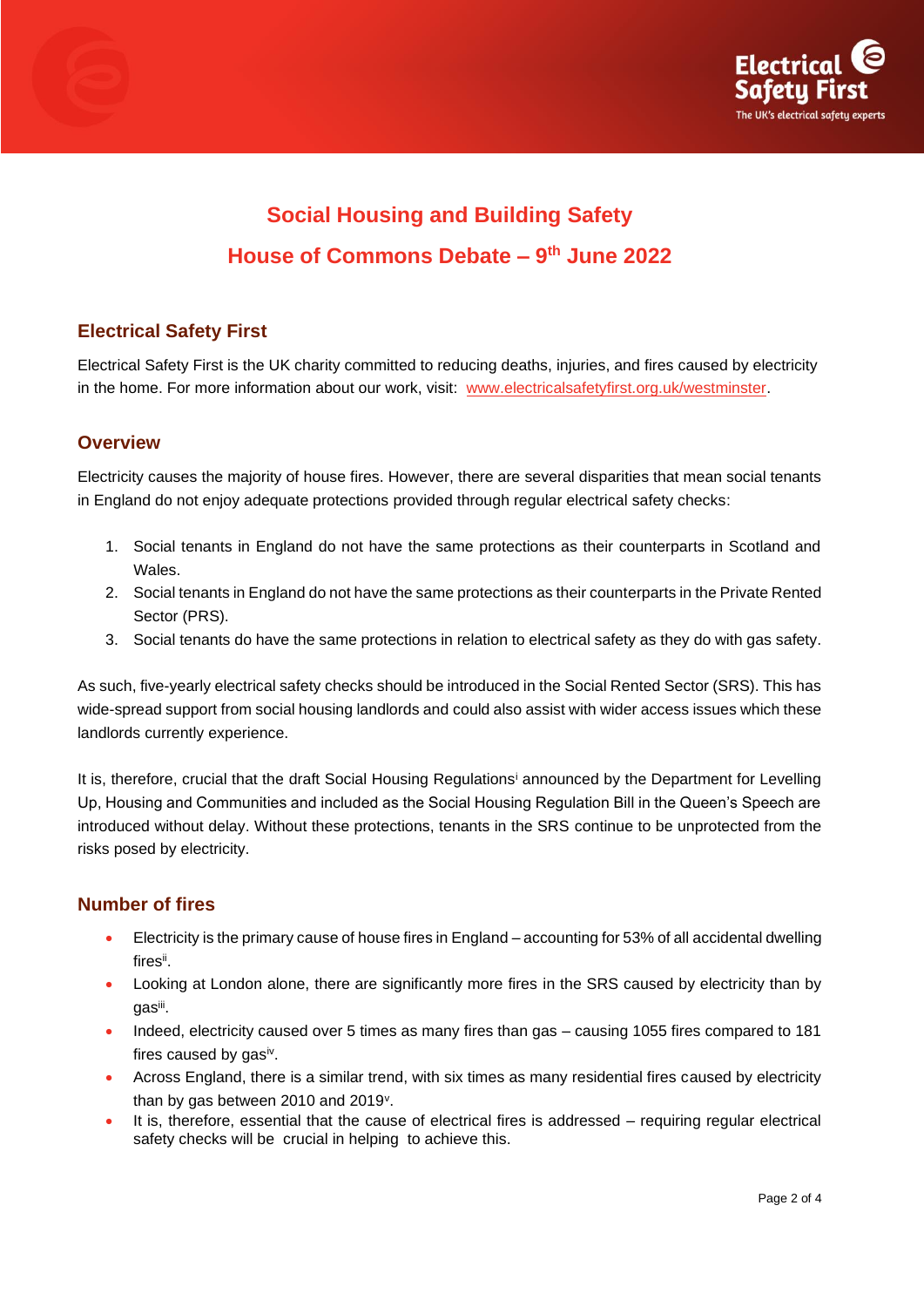

## **Lack of parity**

#### *Lack of parity across the United Kingdom*

Social tenants in England are not afforded the same electrical safety protections as tenants living in other parts of the United Kingdom. For instance:

- From June 2021, amendments to the Scottish Housing Quality Standard mean that social tenants in Scotland are protected by mandatory electrical safety checks<sup>vi</sup>.
- From July 2022, the Renting Homes (Wales) Act 2022 will mean that social tenants in Wales will be protected by mandatory electrical safety checks<sup>vii</sup>.

Given the context across the United Kingdom, the 4 million households living in social housing in England should be afforded the same protections<sup>viii</sup>.

#### *Lack of parity with the Private Rented Sector (PRS)*

- Under the Electrical Safety Standards in the Private Rented Sector (England) Regulations 2020, tenants in the PRS are protected by regular electrical safety checks<sup>ix</sup>.
- Responses to the social housing Green Paper showed overwhelming support for consistency in safety measures across social and private rented housing'<sup>x</sup>.
- In its Social Housing Charter, the Government said unequivocally that 'safety measures in the social sector should be in line with the legal protections afforded to private sector tenants'<sup>xi</sup>.
- However, at present, the Government has not met the commitments in its Social Housing Charter. Social tenants deserve the same protections as their counterparts in the PRS.

#### *Lack of parity with gas*

- Under the Gas Safety (Installation and Use) Regulations 1998, social landlords are required to undertake annual gas safety checks<sup>xii</sup>.
- Tthis is a valuable protection and social tenants should have the same protections in relation to electricity. This is especially given that electricity causes a greater number of fires than gas.
- In addition, the risk posed by electricity is likely to increase due to the increased electrification of heat<sup>xiii</sup>.

#### **Access issues**

- Several social landlords already undertake electrical safety checks on a five yearly basis as best practice. For instance, Southern Housing<sup>xiv</sup>.
- However, unlike with gas (where safety checks are mandated by law), research by York University demonstrates that landlords experience far greater difficulty in gaining access to properties to undertake electrical safety checks<sup>xv</sup>.
- Lack of explicit legislation and lack of awareness by tenants were two barriers cited by landlords $^{xvi}$ .